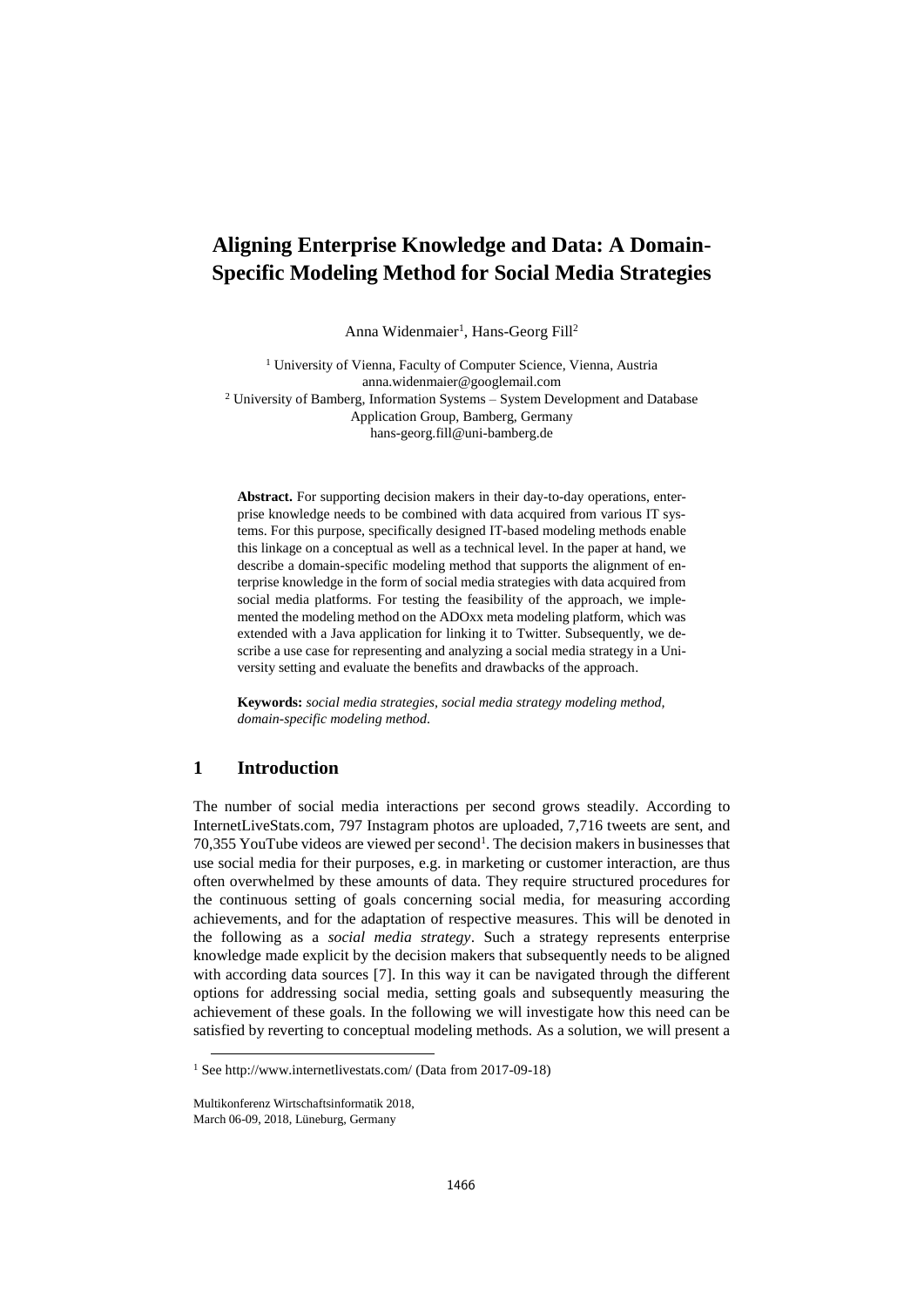domain-specific, i.e. specifically designed, conceptual modeling method for representing social media strategies that is able to directly connect to social media platforms. The remainder of the paper is structured as follows. In Section 2, we outline the characteristics of social media, existing social media strategy approaches and according model-based approaches. In Section 3 the domain-specific modeling method is presented. Section 4 reports about the technical realization of the modeling method and its application to a use case. The approach is discussed in Section 5. The paper is concluded with an outlook in Section 6.

### **2 Foundations**

In this chapter, we discuss required foundations for the design of our approach. These concern social media characteristics, social media strategy approaches and existing strategy modeling approaches.

### **2.1 Social Media Characteristics**

At their core, social media can be described as internet-based applications that are created with Web 2.0 technologies for enabling creative consumers to define value-added content [2, 10].

Web 2.0 is thereby understood as a group of technologies to support consumers rather than organizations in collaboration, communication, content creation, and interoperability [10]. "Creative consumers" are characterized by their intention to create content that is published on social media or websites, and the intention of content creation should be based on personal and not professional reasons. Through the usage of Web 2.0 technologies, a shift from one-to-many to many-to-many is achieved in terms of communication. Several types of content are realized through social media depending on the chosen social media channel, e.g. text, pictures, videos, and networks [2].

From the viewpoint of organizations, it is important to keep track of shared information on social media, especially for the fast reaction on negative comments [13]. Therefore, organizations need to monitor social media channels constantly. In addition, they use social media to engage in a positive manner with consumers [10, 14]. This is today typically realized by using social media management tools that are helpful for natural language processing, data mining, and the identification of public reactions [1]. Popular examples for such tools include swat.io, tweetdeck, or hootsuite<sup>2</sup>.

#### **2.2 Social Media Strategy Approaches**

1

Effing & Spill [4] identified a lack of comprehensive, dedicated frameworks for social media strategies and elaborated therefore the "social strategy cone framework". The research was based on a literature review and included nine case studies. The literature

<sup>2</sup> See the websites: https://swat.io/, https://tweetdeck.twitter.com/, https://hootsuite.com/ (retrieved 2017-09-18)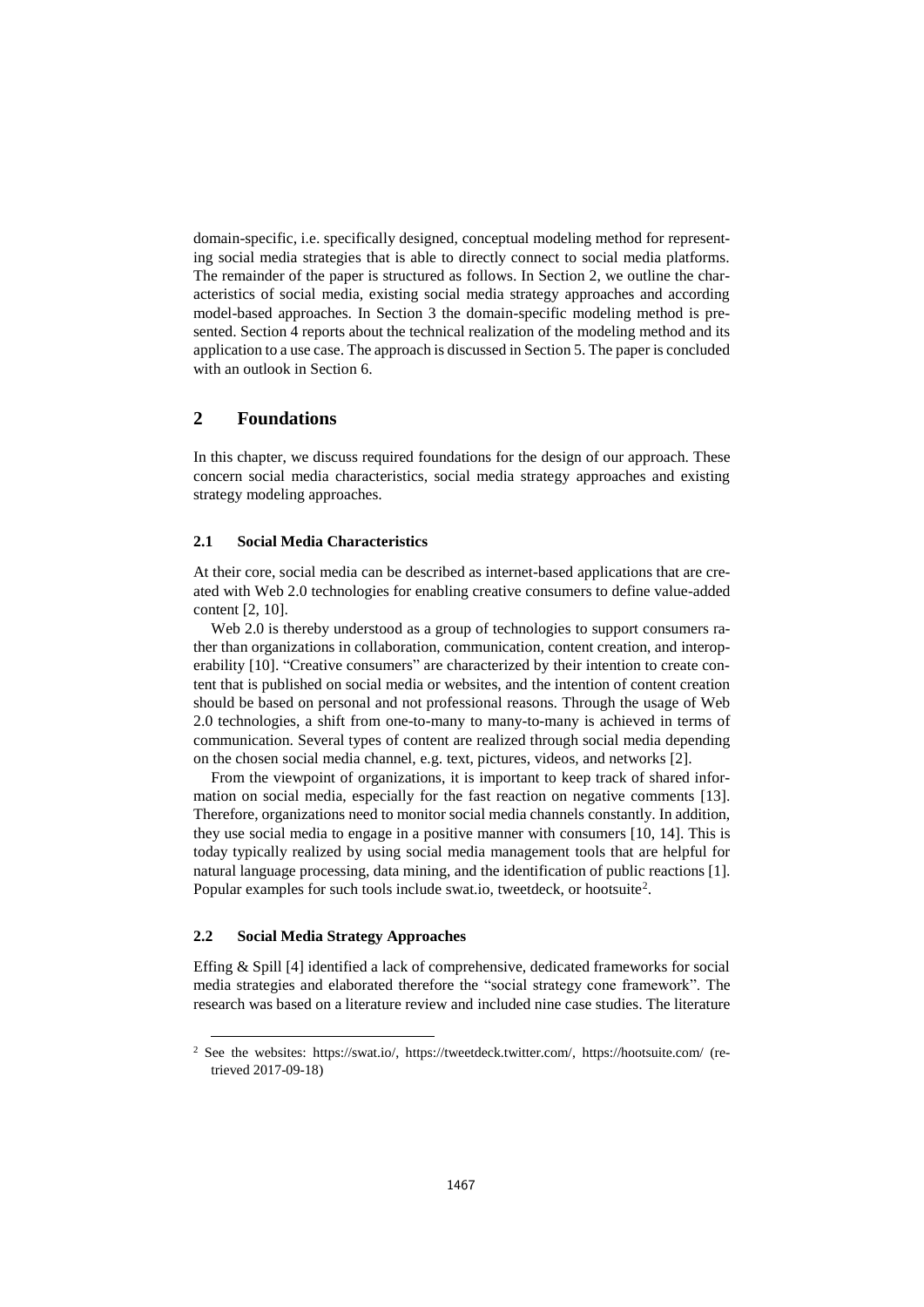review revealed seven key elements to consider for social media strategies: target audience, social media channel, goals, resources, policies, monitoring, and content activities. For a successful social media strategy, the authors consider it important to identify the appropriate target audience and consequently the right social media channel. A successful social media presence requires a consistent overall appearance. Therefore, an alignment of business goals, e.g. in terms of customer satisfaction, with social media is essential as well as a clear purpose. The assignment of competent resources is necessary for authentic and valuable communication. To ensure that resources communicate in the name of the organization in a proper manner, policies are required. Furthermore, for managing posts over time, a content activity plan is required. The content activity plan should be used to plan and schedule content that will be posted. Monitoring is inalienable for social media strategies to keep track of the ongoing environment [4].

In another approach, the honeycomb framework by Kietzmann et al. [12] aims to support managers to draw the attention to social media ecology, required engagements, and the audience. The framework defines the seven building blocks: identity, conversation, sharing, presence, relationships, reputation, and groups. It analyzes the functionalities based on the seven building blocks and the linked implications. Therefore, identity is the extent to which users disclose themselves. That implies data privacy controls and additional tools for supporting user self-promotion. Relationships are about the relation from user to user, that requires management of structural and flow properties in a relationship network. The social standing of others and content subsumed under "reputation" comes with monitoring strength, passion, sentiment, and reach of users or organizations. Groups are users coming together as communities and need membership rules and protocols. Conversations cover the extent of user communication and imply the conversations' velocity as well as the risks of starting and joining conversations. The ability to share content requires a content management system and a social graph. Moreover, presence is an important factor on social media platforms. To that end, it is necessary to create and manage the reality, intimacy and immediacy of the context [12].

#### **2.3 Existing Strategy Modeling Approaches**

The use of conceptual modeling techniques for the domain of strategic management has been explored in the past from several perspectives. One essential aspect in defining and evaluating strategies is the formulation of goals and the analysis of how goals interact with each other. Recently, a formal approach based on the i\* modeling language has been proposed by Horkoff and Yu that permits in-depth analyses of goals including the detection of contradictions or the evaluation of the reachability of goals [8].

In addition to goals, several other aspects of strategic management approaches may be represented using conceptual models. Bock et al. compiled several concepts originating from approaches such as SWOT analyses, the Five Forces framework or balanced scorecards into one meta model and linked it to the MEMO enterprise modeling method [3]. However, the meta model has not yet been implemented as a modeling tool.

With the approach of ADOscore a comprehensive, industrial-scale modeling approach has been proposed. ADOscore is based on Balanced Scorecards developed by Kaplan and Norton and is used to measure the performance of an organization's strategy. The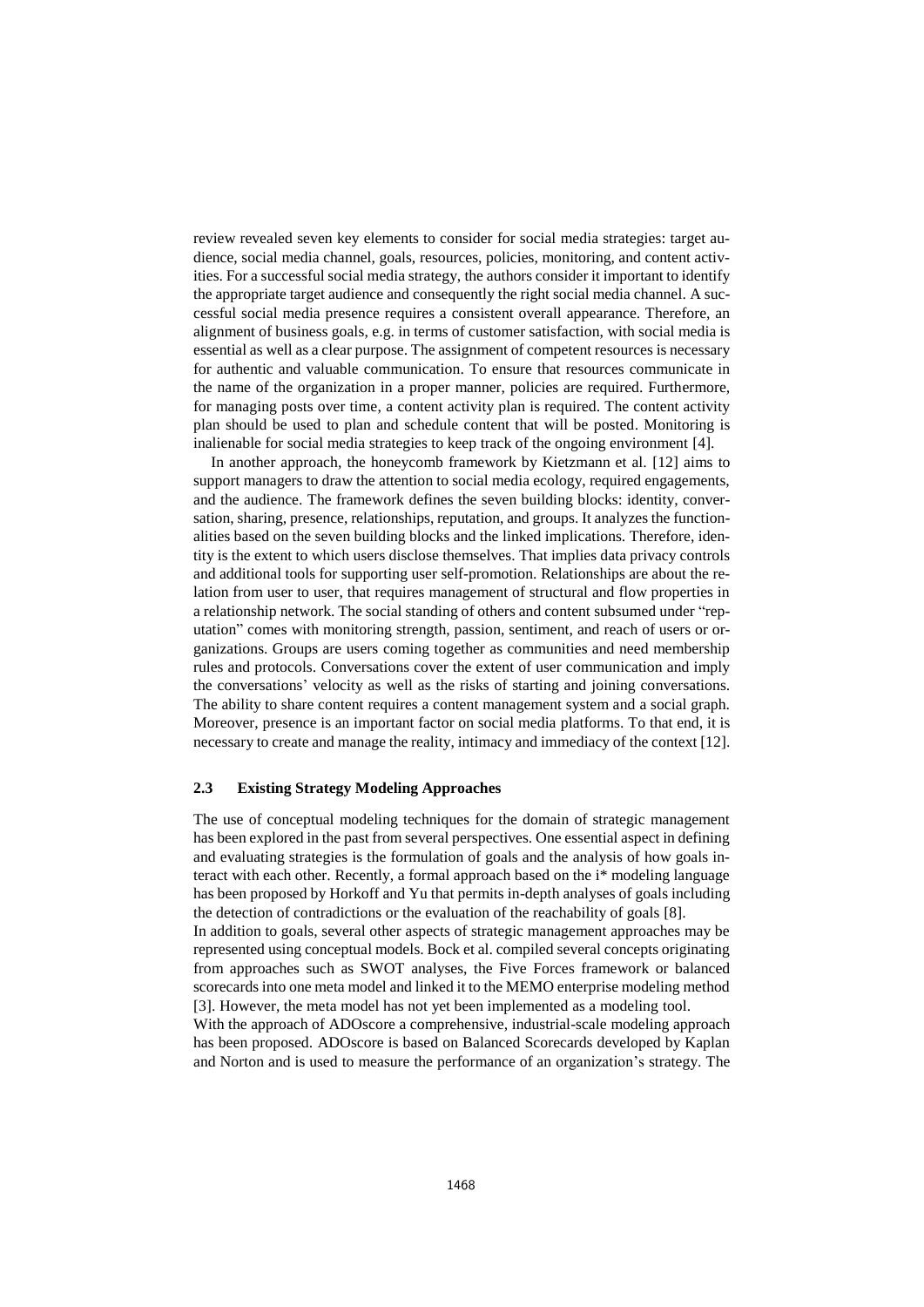focus is on the correlation of the financial, internal business process, learning and growth, and customer perspective [11]. ADOscore enables the creation of a flexible controlling system through customizable key performance indicators. The modeling method consists of several modeling types. These are: the Strategy Model, the BSC Map, the Success Factors Model, the Organization Model, the Initiatives Model, the Cause and Effect Model, and the Key Performance Indicator Model. Strategy, vision, guiding principle, slogan and strategic direction are defined in the Strategy Model. Objectives, targets, measures, and initiatives are defined in the Cause and Effect Model. The model type Key Performance Indicator contains the definition of key performance indicators that are used to measure the achievement of strategic goals [15].

# **3 A Domain-Specific Modeling Method for Social Media Strategies**

Although one can partially apply the existing approaches for modeling strategies to the domain of social media strategies, none of them permitted to establish a linkage between the definition of a social media strategy and the data and specific indicators delivered by social media platforms on a technical level. This seems however favorable in order to immediately evaluate the success of the strategy using actual data sources. Based on the foundations in Section 2, we thus decided to create a domain-specific modeling method that would permit such a linkage. In the following, we will describe the procedure used in the modeling method, the underlying meta model and the visual notation for the modeling language. Furthermore, we add algorithms for linking the models with social media platforms.

#### **3.1 Procedure**

The procedure of the modeling method for social media strategies builds on the seven key elements identified by Effing & Spil [4] introduced in Section 2.2. The main purpose of the modeling method is to create and analyze social media strategies using actual data. Considering the importance of aligning the social media strategy to an organization's overall business strategy, the definition of the vision and strategy of an organization constitutes the fundament of the modeling method. After vision and strategy are defined, policies and resources are added, followed by the strategy plan definition.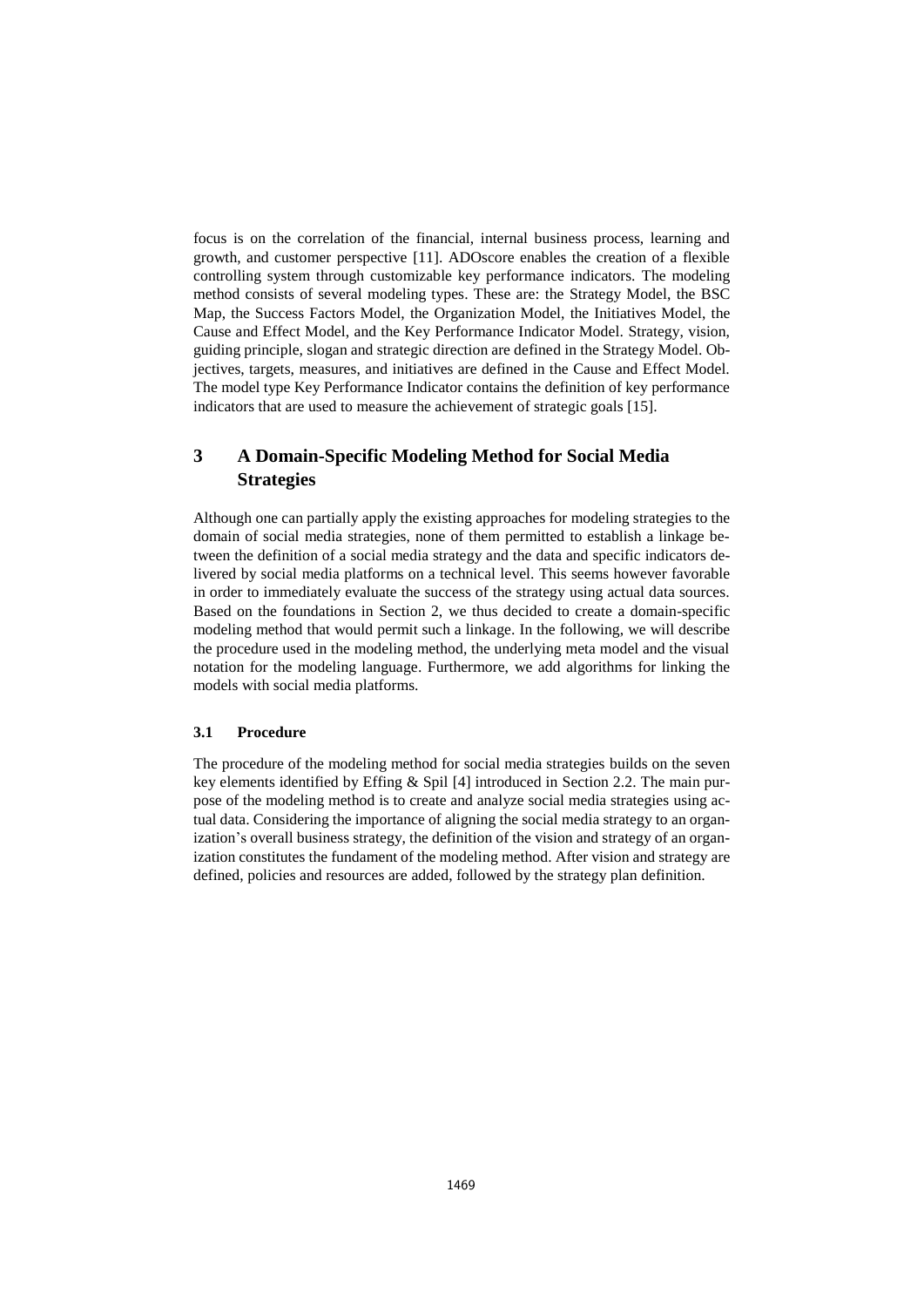

**Figure 1.** Procedure of the Modeling Method

In the strategy plan, at first the goals for the interaction, information or interpretation are set. This is followed by the definition of the target audience and the social media channel to reach this audience. For goal accomplishment, content activities are elaborated with the according content items that contain the data to be published on a social media platform. For example, this can be posts on a social media platform for a particular topic. Finally, it is important to monitor content items, i.e. the achievement of goals, by retrieving social data. In the case of Twitter for example this would be information on "likes" and "retweets". According to the results of monitoring the strategy plan, actions are identified, e.g. new goals or new content items.

#### **3.2 Meta Model and Visual Notation**

For supporting the modeling procedure with a meta model of a domain-specific modeling method, four model types were derived: Vision and Strategy, Policy, Resource, and Strategy Plan (see Figure 2). Each model type consists of at least one class. Every class inherits from the abstract class \_StrategyModelElement\_ with the attribute description.

In addition to the relations within the model types, e.g. for representing that goals refer to target audience elements and these in turn to content activities, also cross-model references are possible. These are depicted in Figure 2 using the INTERREF connectors. Furthermore, some of the attributes of the elements in the meta model are not to be modified by users but are automatically filled by algorithms (e.g. the Like Count attribute of the Content Item element) as will be described in the next section.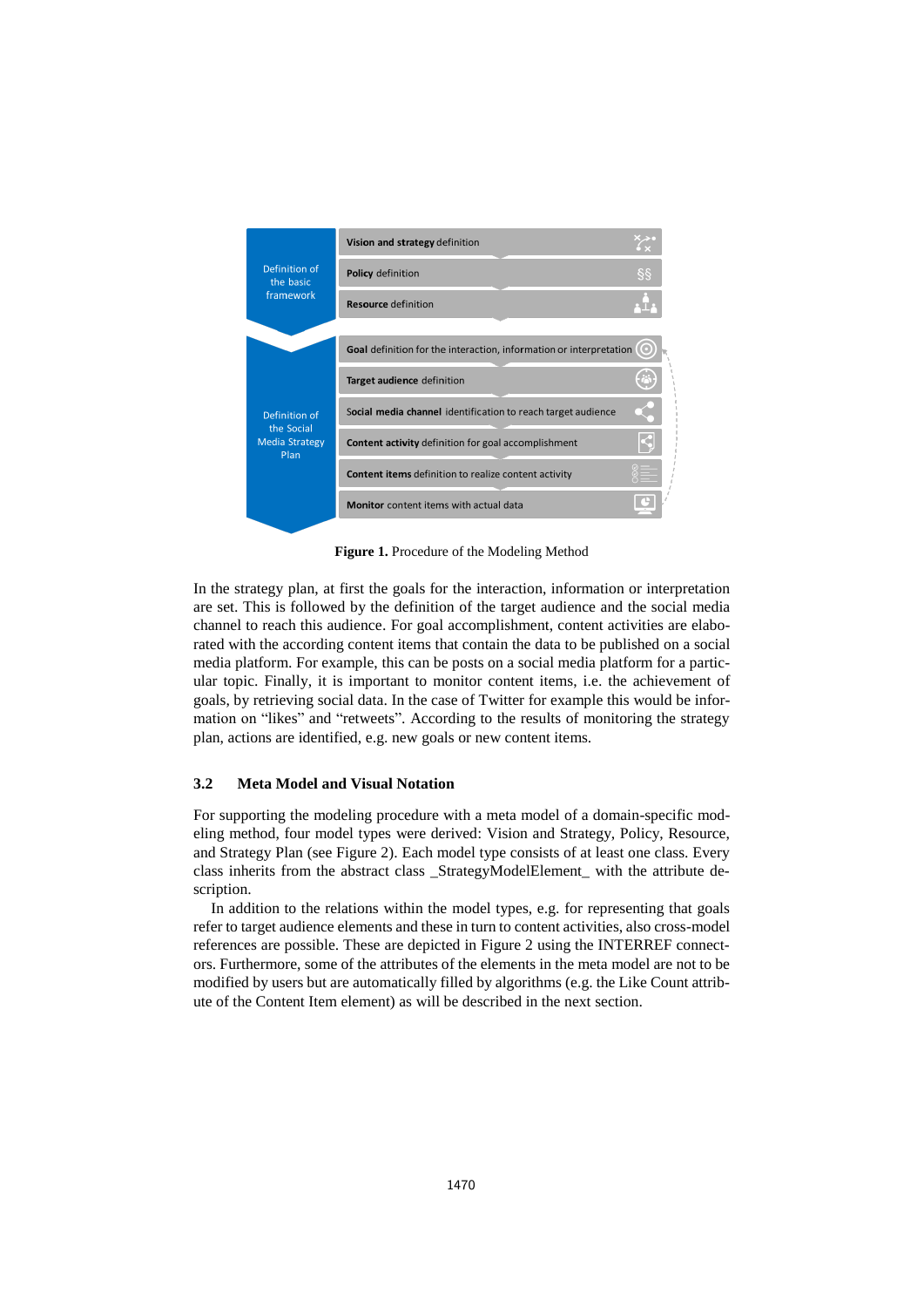

**Figure 2.** Meta Model for a Domain-Specific Modeling Language for Social Media Strategy Management [16]

The visual notation of the classes and relations in the meta model is shown in Table 1 below. Thereby, a specific color coding is applied to instances of the Content Item class that represents items that are about or were posted on social media. Based on a target value specified by the user for likes and retweets, the color is automatically switched between green, yellow, and red. This indicates – similar to traffic lights – whether the target has been reached, which is assumed if the value in regard to the target is above 88% and the color code is set to green, whether it has not yet been sufficiently reached, which applies if the value in regard to the target is below 33% or, whether it is in a middle stage, i.e. between 33% and 88% - then it is visualized in yellow. It has to be noted that these values are assumptions and may need to be adapted for different scenarios and user preferences.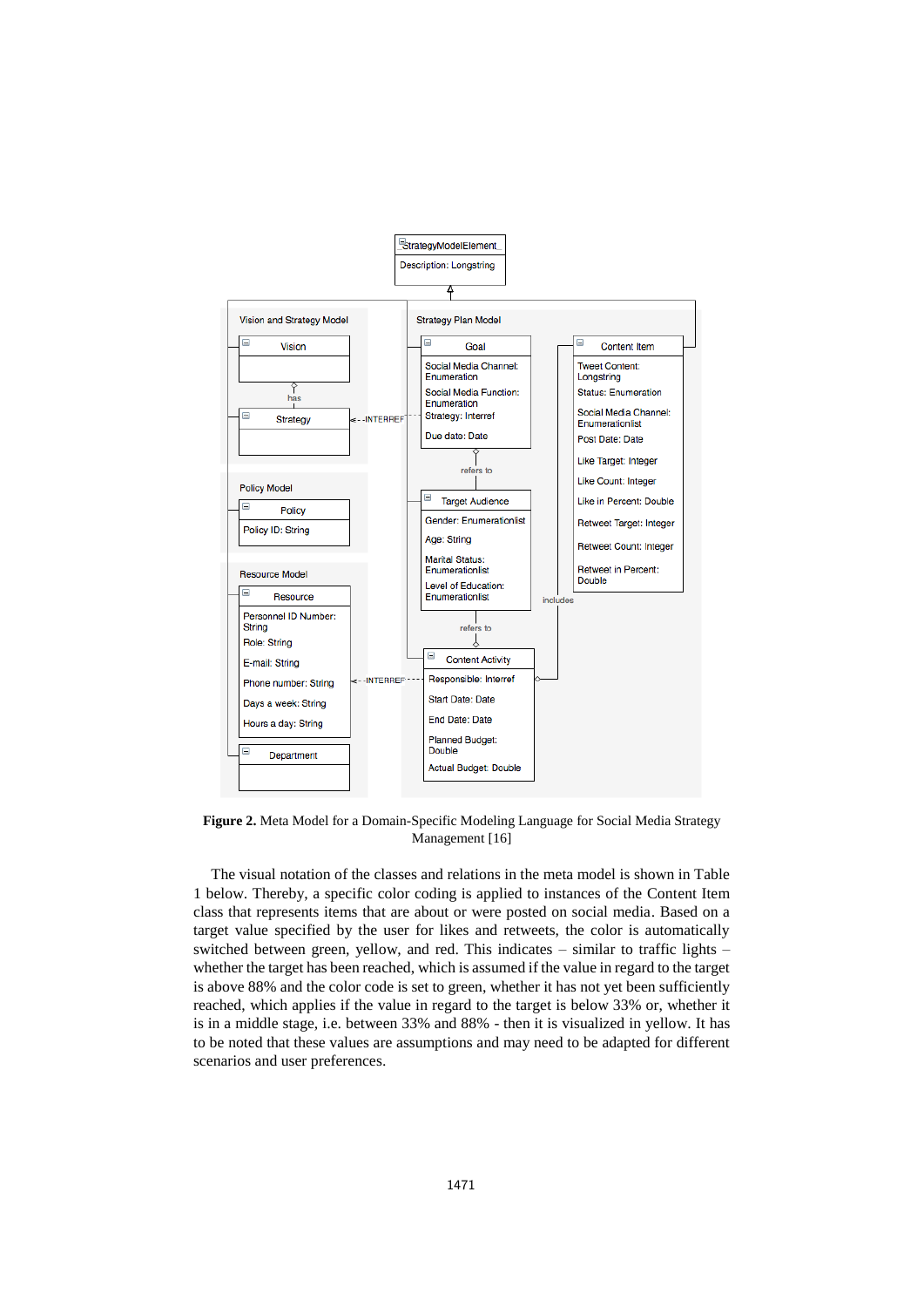| Class / Relation        | <i>Visual Notation</i>                                                          | Description                                                                                                                                                                                                                                                                                          |
|-------------------------|---------------------------------------------------------------------------------|------------------------------------------------------------------------------------------------------------------------------------------------------------------------------------------------------------------------------------------------------------------------------------------------------|
| has                     |                                                                                 | Creates a relation from the Vision element to<br>the Strategy element within the Vision and<br>Strategy Model.                                                                                                                                                                                       |
| includes                |                                                                                 | Creates a relation from Content Activity to<br>Content Item within Strategy Plan Model.                                                                                                                                                                                                              |
| refers to               |                                                                                 | "refers to" is used in the Strategy Plan<br>Model to create a relation between Goal and<br>Target Audience as well as between Target<br>Audience and Content Activity.                                                                                                                               |
| Vision                  | Vision                                                                          | The Vision class is part of the Vision and<br>Strategy model and is used to define the vi-<br>sion of the organization.                                                                                                                                                                              |
| Strategy                | $\widetilde{\zeta}^*_{\mathsf{x}}$<br>Strategy                                  | The Strategy class is part of the Vision and<br>Strategy model and is used to define the<br>strategy to achieve the vision.                                                                                                                                                                          |
| Resource                |                                                                                 | The Resource class is part of the Resource<br>model and is used to define Resources of an<br>organization with information about the role,<br>contact details and availability.                                                                                                                      |
| Department              | Department                                                                      | For the assignment of resources to a depart-<br>ment the Department class is used within the<br>Resource model.                                                                                                                                                                                      |
| Policy                  | Policy                                                                          | The Policy model consists out of the Policy<br>class and is required for the definition of pol-<br>icy elements.                                                                                                                                                                                     |
| Goal                    |                                                                                 | Within the Strategy Plan model, the goal<br>definition is embedded through the Goal<br>class. It enables to specify the name, descrip-<br>tion, social media channel, social media<br>function, the INTERREF connector to the<br>Strategy element of the Vision and Strategy<br>Model, and Due date. |
| <b>Target Audience</b>  |                                                                                 | The Target Audience is defined in the Strat-<br>egy Plan model and enables to specify the<br>target group in terms of gender, age, marital<br>status, and level of education.                                                                                                                        |
| <b>Content Activity</b> | <b>Content Activity</b><br>2017:04:01<br>Start Date:<br>2017:04:30<br>End Date: | The Content Activity is used for categoriza-<br>tion and content item planning. Next to the<br>definition of a responsible resource with an<br>INTERREF connector to the resource model,<br>the start date, end date, planned budget, and<br>the actual budget could be set.                         |

### **Table 1.** Visual Notation of the Classes and Relations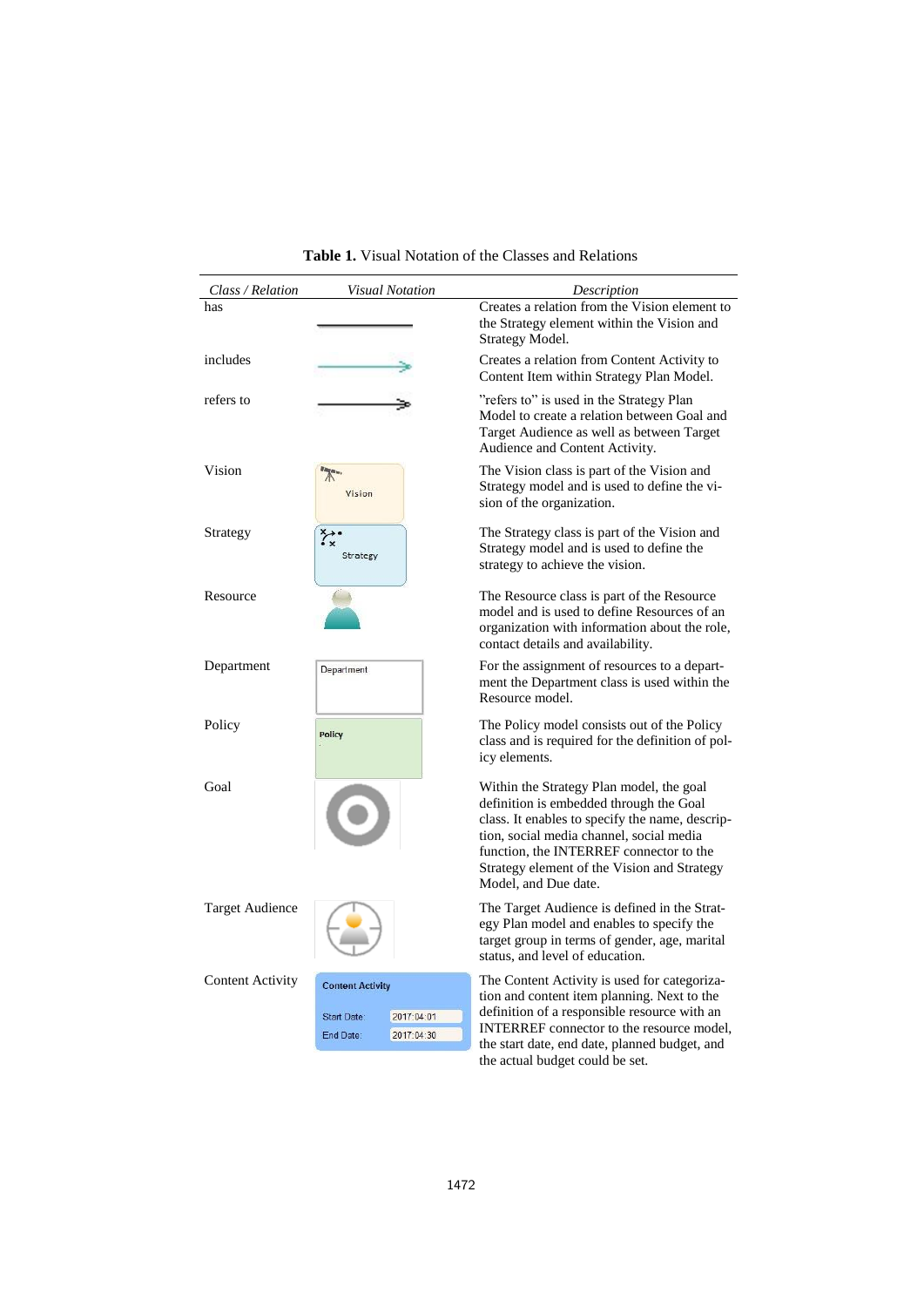| Class / Relation                                                     | <b>Visual Notation</b>                                                                                                                                                        | Description                                                                                                                                                                                                                                                                                                                                                                                                                                                                                                                                                                                                                                                                             |
|----------------------------------------------------------------------|-------------------------------------------------------------------------------------------------------------------------------------------------------------------------------|-----------------------------------------------------------------------------------------------------------------------------------------------------------------------------------------------------------------------------------------------------------------------------------------------------------------------------------------------------------------------------------------------------------------------------------------------------------------------------------------------------------------------------------------------------------------------------------------------------------------------------------------------------------------------------------------|
| Content Item<br>(Status: Not<br>Posted)                              | <b>Content Item "Not Posted"</b><br>Like:<br>Target: 0<br>Count: 0<br>0.00<br>$\frac{0}{6}$<br>Retweet:<br>Target: 0<br>Count: 0<br>0.00<br>$\frac{0}{6}$                     | The Content Item is assigned to the Content<br>Activity and is part of the Strategy Plan<br>model. It holds the actual post content and<br>the social media channel (for now restricted<br>to Twitter). The update of likes and retweets<br>from Twitter is saved in the attributes Like<br>Count and Retweet Count, that are write-<br>protected for users so that they can only be<br>changed by according algorithms. The nota-<br>tion of the Content Item changes based on<br>following attributes: Status, Like in Percent,<br>and Retweet in Percent. The color code de-<br>pends on the latter two attributes. This nota-<br>tion is displayed with the status "Not<br>Posted". |
| Content Item<br>(Status: To be<br>Posted)                            | <b>Action required!</b><br>Content Item "To be Posted"<br>Like:<br>Target: 0<br>Count: 0<br>0.00<br>$\frac{9}{6}$<br>Retweet:<br>Target: $\boxed{0}$<br>Count: 0<br>0.00<br>% | The Status "To be Posted" is represented<br>with this Content Item notation.                                                                                                                                                                                                                                                                                                                                                                                                                                                                                                                                                                                                            |
| <b>Content Item</b><br>(Status: Posted;<br>with green color<br>code) | Content Item "Posted" - green<br>Like:<br>Target: 2<br>Count: 3<br>150.00%<br>Retweet<br>Target: 2<br>Count: 3<br>150.00%                                                     | The Status "Posted" is represented with this<br>Content Item notation. If the attributes "Like"<br>in Percent" and "Retweet in Percent" are<br>above 88% of the target, the item is repre-<br>sented in green color.                                                                                                                                                                                                                                                                                                                                                                                                                                                                    |
| Content Item<br>(Status: Posted:<br>with yellow color<br>code)       | <b>Content Item "Posted" - yellow</b><br>Like:<br>Target: 2<br>Count: 9<br>450,00%<br><b>Retweet</b><br>Target: 2<br>Count: 1<br>50.00                                        | The Status "Posted" is represented with this<br>Content Item notation. If the attribute "Like"<br>in Percent" is between 33% and 88% of the<br>target or "Retweet in Percent" is between<br>33% and 88%% of the target, the item is rep-<br>resented in yellow color.                                                                                                                                                                                                                                                                                                                                                                                                                   |
| Content Item<br>(Status: Posted:<br>with red color<br>code)          | <b>Content Item "Posted" - red</b><br>Like<br>Target <sub>2</sub><br>Count: 0<br><b>Retweet</b><br>Target: 2<br>Count: 0                                                      | The Status "Posted" is represented with this<br>Content Item notation. If either the attribute<br>"Like in Percent" or "Retweet in Percent" is<br>below 33% of the target, the item is repre-<br>sented in red color.                                                                                                                                                                                                                                                                                                                                                                                                                                                                   |

### **3.3 Algorithms**

The modeling method includes two algorithms for linking the created models with social media platforms. The first algorithm "Update Content Items" refers to Content Item elements that are contained in a strategy plan. If the items have not yet been posted on the respective social media channel, the algorithm automatically posts them using the credentials of a user. Subsequently, for all posted items, the information about likes and retweets (in the case of Twitter) is collected and assigned to the model elements. The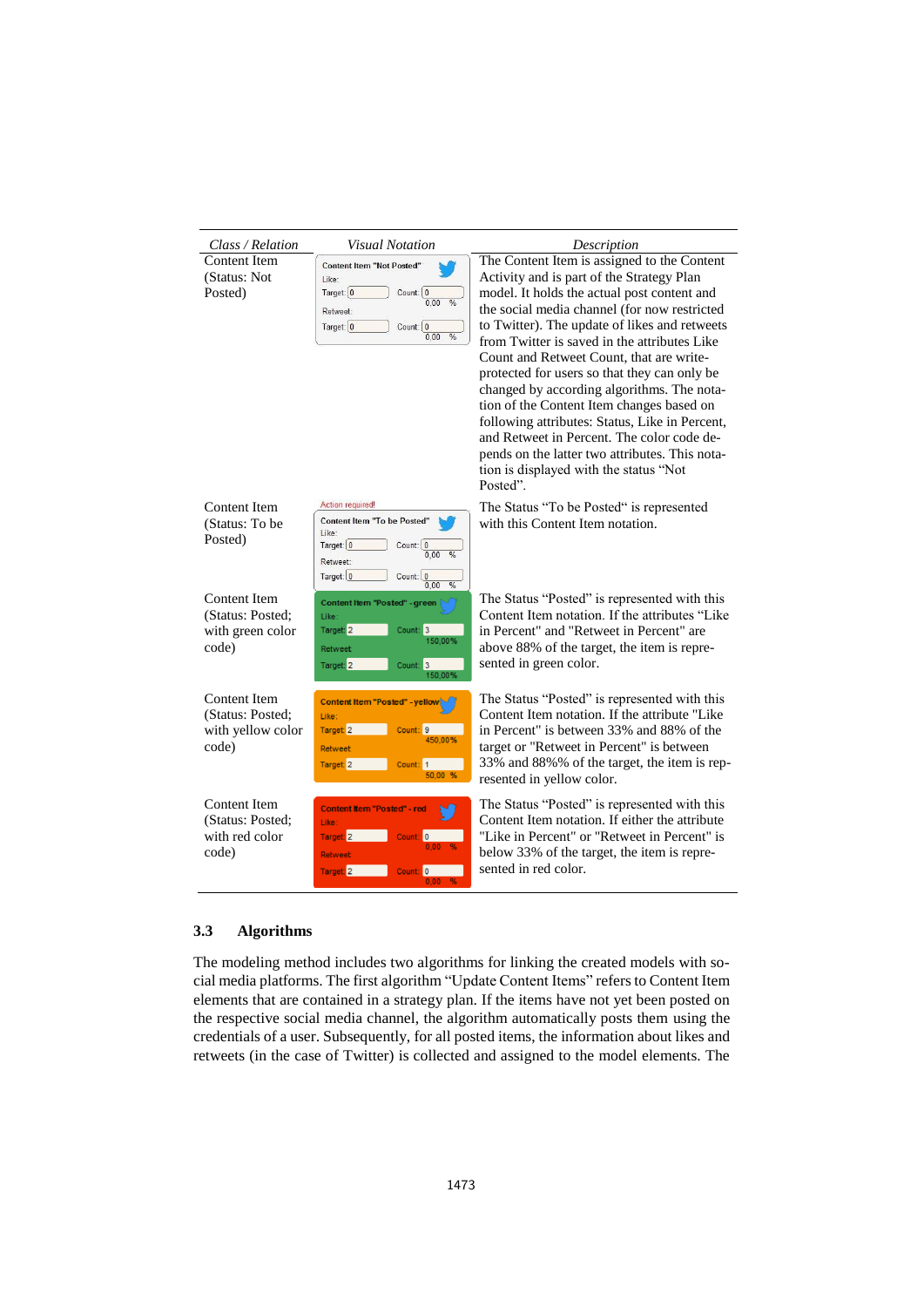second algorithm "Create Content Items" is used for the analysis of content items that already exist on the social media platform but that have not yet been represented in the model. Based on criteria to be specified by the user, e.g. using time intervals, the algorithm automatically collects content items from a social media platform and adds them to a model. For the next versions of the algorithms it is planned to include further semantic information such as hash tags or particular user names to permit groupings of the elements.

## **4 Technical Realization and Application to a Use Case**

To evaluate the feasibility of the approach, the modeling method has been technically implemented using the ADOxx meta modeling platform [6] and then applied to a use case. In the first iteration, the implementation has been restricted to the use with Twitter as a social media platform. Connectors to other social media platforms such as Facebook, LinkedIn or Instagram are possible and considered for future work. The meta model together with the visual notation was realized in ADOxx. The algorithms were partly realized using the ADOscript language of ADOxx and partly in Java. The latter was used for providing a user interface for entering account data for Twitter and for establishing the connection to the Twitter API using the OAuth protocol. For exchanging data between ADOxx and Twitter it was reverted to the ADOxx XML import and export interfaces. The details of the data exchanges are shown in Figure 3 below.



**Figure 3.** Technical Architecture of the Implementation [16]

A use case of the Research Group Knowledge Engineering at the University of Vienna was considered for the proof of concept to illustrate how the approach could be applied. Therefore it has been focused on Twitter posts in the context of the Next Generation Enterprise Modelling (NEMO) Summer School 2015. The use case application follows a bottom up approach by retrieving first the content items that had already been posted, analyzing them and then developing an according social media strategy. This is beneficial in cases where social media have already been in use but no according strategy had been defined so far.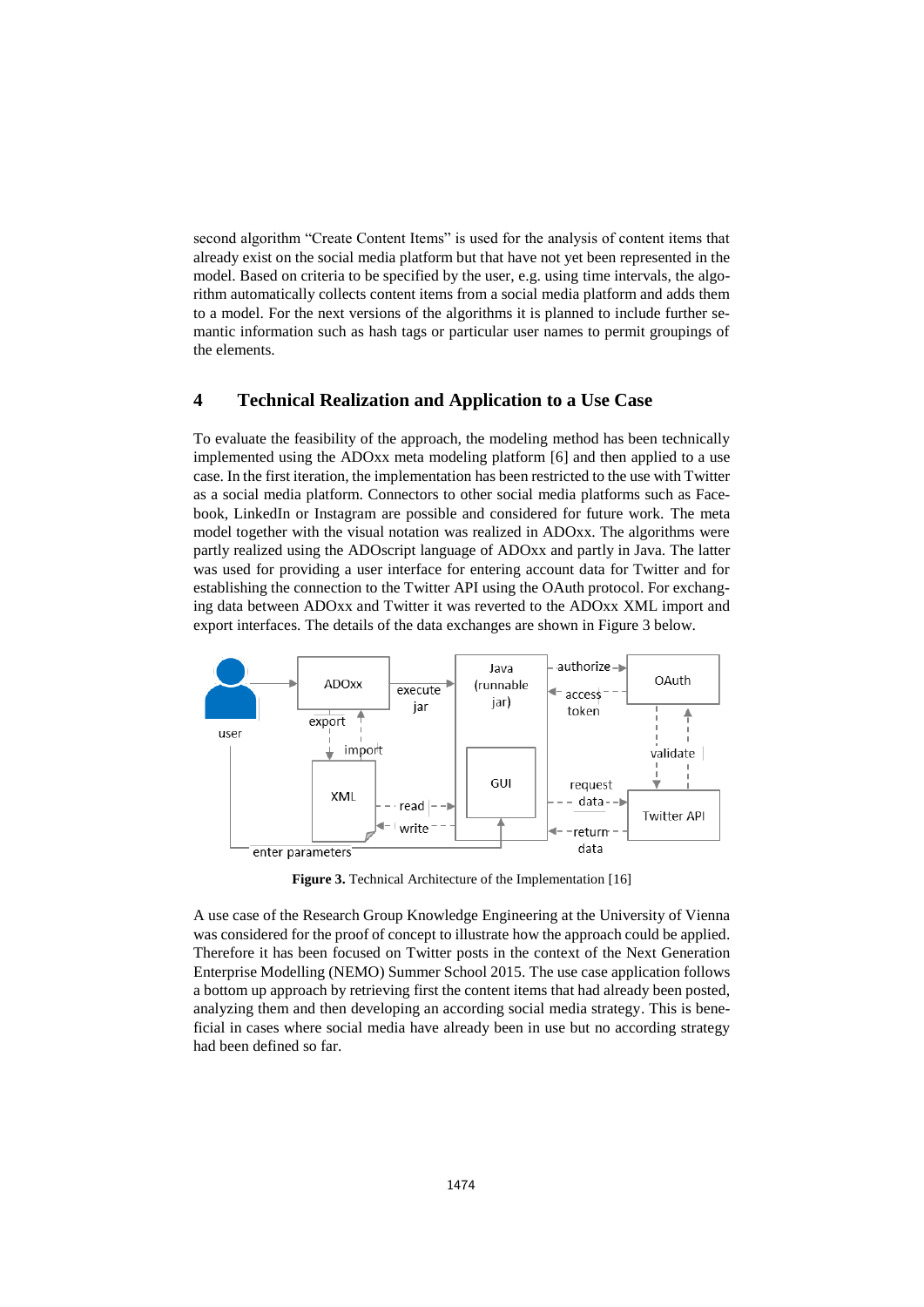Figure 4 represents an extract of a possible Strategy Plan model with imported tweets from Twitter about the NEMO Summer School 2015. After we imported all tweets from 23.07.2015 – 31.07.2015 we analyzed the Content Items and identified suitable Content Activities. Target values for likes and retweets were manually identified for each Content Item to assess the success of the items posted so far in regard to the user base (i.e. the followers on Twitter).



**Figure 4.** Possible Strategy Plan Model of the Use Case for the NEMO Summer School

The assignment of Content Items to Content Activities enabled in addition to a categorization, an overview of the success of one category and the Content Items. To complete the Strategy Plan model, Goal and Target Audience elements were created. For the assignment of responsible persons to Content Activities and strategies to goals, a Resource model and Vision and Strategy model were created (see Figure 5). A Policy model was also created for usability reasons.

# **5 Discussion**

The domain-specific modeling method enables a structured approach of social media strategy definition with a direct link to social media platforms. In addition, existing social media information can be imported into the Strategy Plan model based on the username and timeframe. Furthermore, post content is visualized through Content Items and categorized by the association of Content Items to Content Activity elements. This is an enhancement in regard to the traditional direct interaction with social media platforms such as Twitter where posts on a common topic are spread over the time line with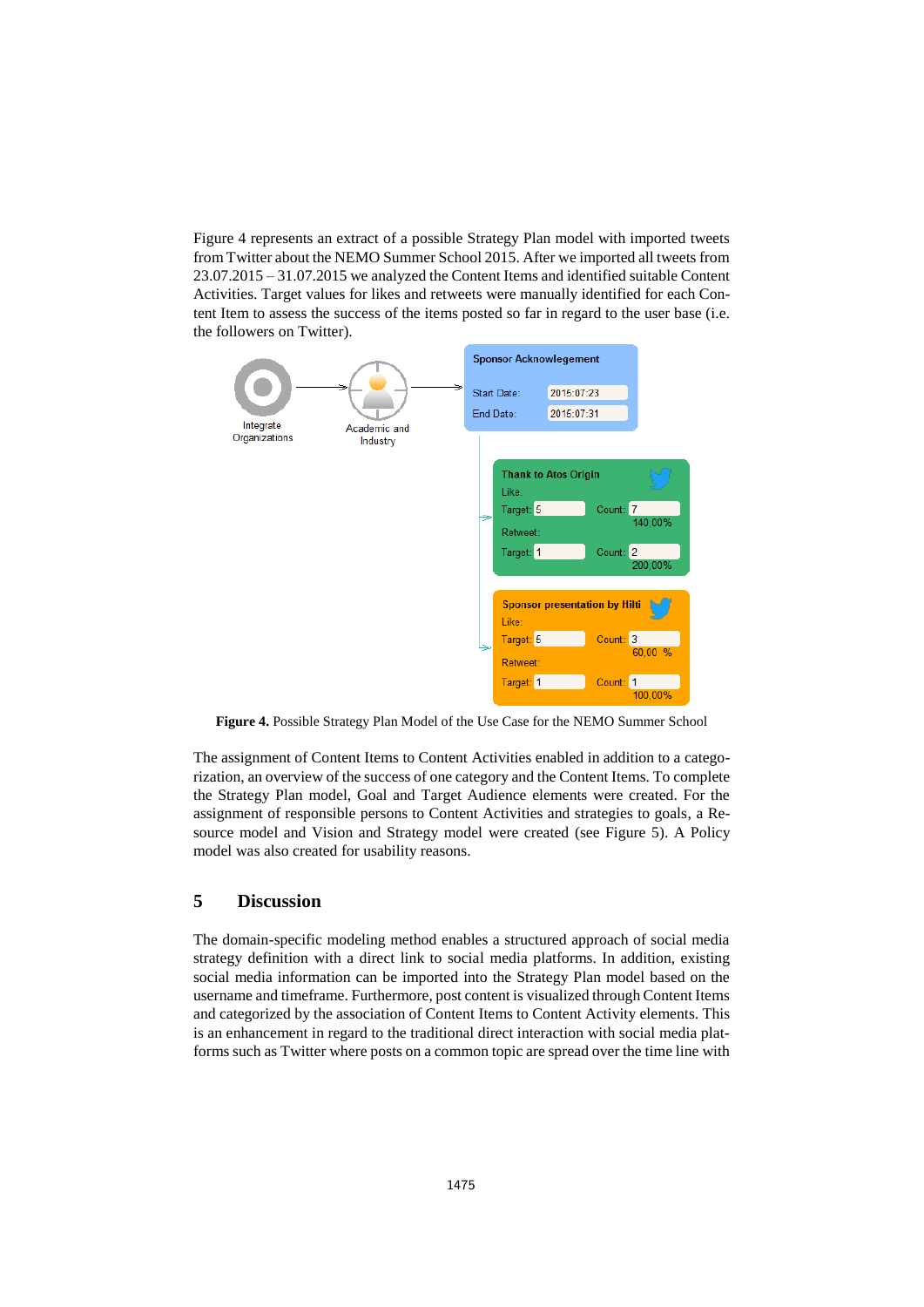no reference, which makes their analysis difficult. Hence, an analysis of success or failure of Content Items and therefore Content Activities is easy to identify based on the provided color code of Content Items. The color code refers to the achieved target likes and target retweets, that are automatically updated with the function Update Content Item.



Figure 5. Vision and Strategy Model (left) and Resource model (right) of the Use Case

A weakness of the color code in its current form is that users cannot choose the percent range for green, yellow, and red encodings. Also, the weighting of likes and retweets is equal and not yet customizable by the user. Thus, like and retweet target must be set carefully. A low target could run the risk that the analysis and derived actions are misleading. Furthermore, if the status of a Content Item is accidentally set to "To be Posted" it could result in unintended or double postings. Therefore, an additional definition of clear guidelines and policies is important.

### **6 Conclusion and Outlook**

The objective of this paper was to introduce a domain-specific modeling method for the alignment of enterprise knowledge in the form of social media strategies with data acquired from social media platforms. The modeling method is based on seven key elements for social media strategies identified by Effing & Spil [4] and has been realized on ADOxx together with a Java application for programmatically interacting with Twitter.

Future work will consider the implementation of further social media channels, for instance Instagram, Facebook, and LinkedIn. In addition, the model types Vision and Strategy and Resource will be extended with more advanced existing meta models. For this purpose an approach for the performance management of public health authorities could be considered by Fill et al. [5]. Also, the integration of statistical analysis tools could be of additional value for a more detailed processing of the social media data [7].